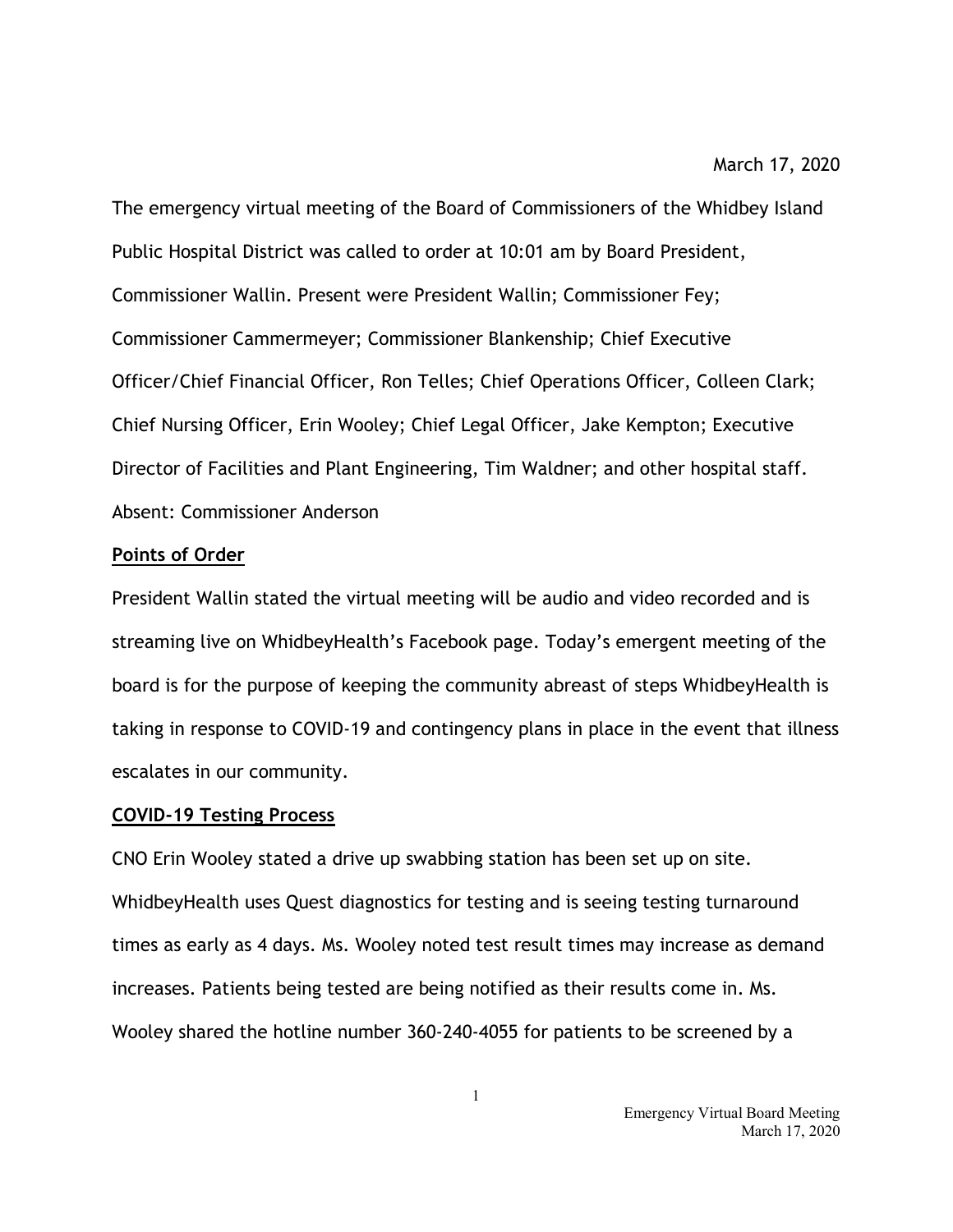registered nurse if they are interested in being tested. Patients who meet the criteria will be registered by phone and given further direction for the drive up swabbing station. Ms. Wooley stated WhidbeyHealth is currently performing approximately 50 swabs per day. The hotline is open 8am-4pm Monday through Thursday and 8am-noon on Fridays. The swabbing center is open 10am-6pm Monday through Thursday and 10am-2pm on Fridays.

Executive Director of Facilities and Plant Operations, Tim Waldner stated that signage has been posted directing patients to the swabbing tent with additional personnel standing by to direct traffic. Patients should stay inside their vehicles for the duration of the swabbing.

## **Supply Update**

Executive Director Tim Waldner stated WhidbeyHealth is limited on supplies and are working to ensure the organization is appropriately prepared. There are currently 800 test kits on hand with 100 held for staff and physicians. Mr. Waldner gave the current supply statistics of 48,000 pairs of gloves, 1,700 N-95 masks, 9,900 droplet masks, 4,000 gowns in stock in the hospital. Mr. Waldner stated there are an additional 2,000 droplet masks, 91 N-95 masks and 251 gowns on hand in the clinics. As patient loads increase, those quantities will dwindle. Additional deliveries of personal protective equipment are expected over the next few weeks, however the complete stock of items ordered have not been being consistently delivered. Mr. Telles noted this is an issue among hospitals across Washington State.

## **Staff Illness**

2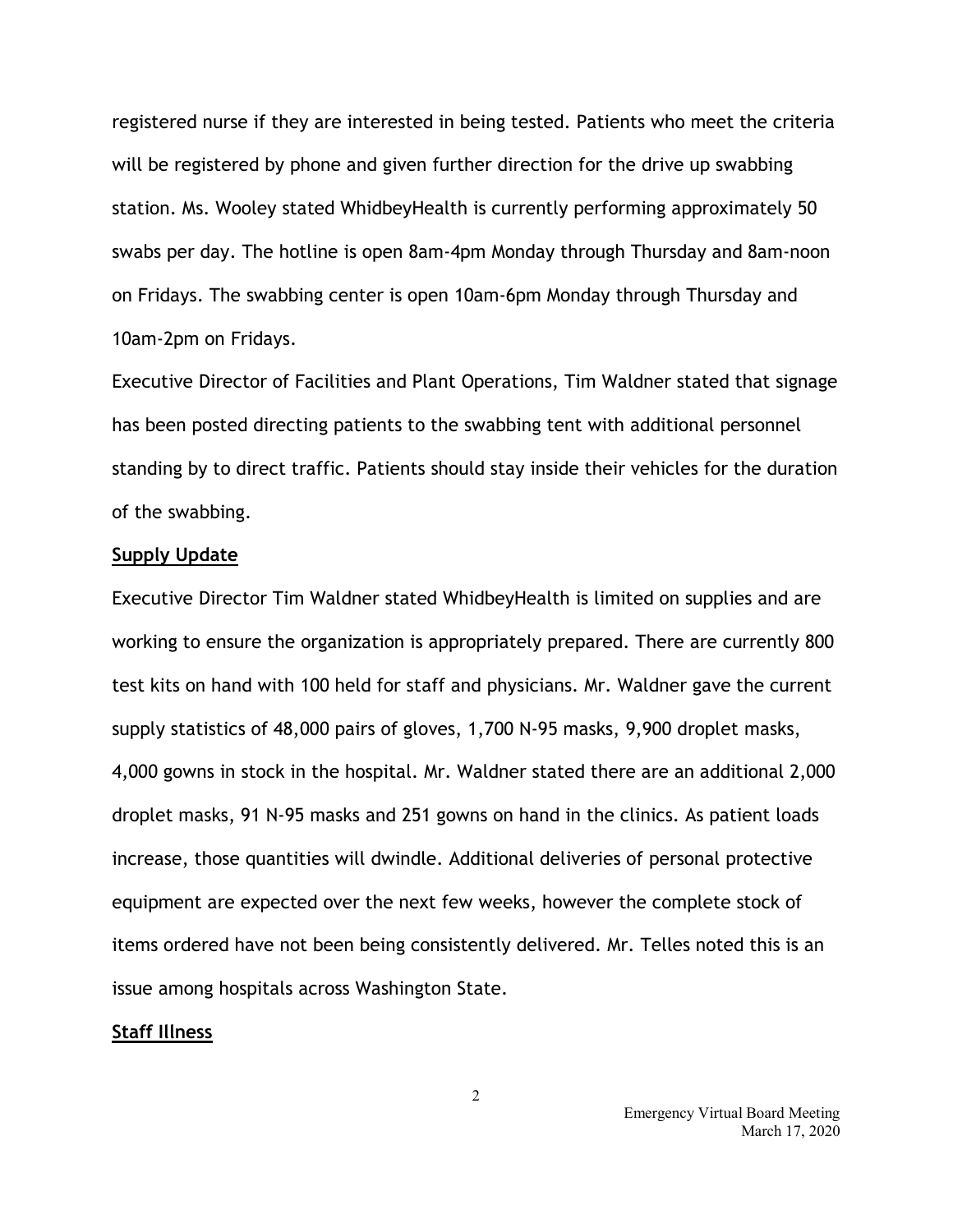Chief Operating Office Colleen Clark spoke to the current concerns raised in the community regarding the safety of staff. Ms. Clark shared one provider is currently out ill. That provider was tested for COVID-19 with negative results. Ms. Clark stated all staff calling out with symptoms are being managed and monitored on a daily basis by our infection prevention nurse specialist. Mandatory temperature monitoring has been implemented for every person entering WhidbeyHealth facilities with dated sticker verification issued upon completion.

Ms. Clark stated work is underway in partnership with the IT department to move as many staff to remote work as possible. There are plans to reduce clinics and bring staff members onsite to help at the Medical Center in the areas it is most needed. Daily meetings are being held to ensure appropriate decisions are being made to close down service lines as needed both for the protection of staff and patients as well as the conservation of personal protective equipment. Rehab and OB schedules have been modified with an expected order from the governor today to eliminate all elective surgeries. Life saving and emergent surgeries will go forward. Chief Legal Officer Jake Kempton stated work is underway in conjunction with the Washington State Hospital Association to bring a staffing firm under contract for out of state resources if needed. The contract is in the initial review stage.

## **Social Distancing**

Chief Nursing Officer Erin Wooley spoke to the importance of social distancing and self-isolation. Keeping a minimum of 6' of distance between you and others and isolating at home are the most effective ways to slow COVID-19. For this reason,

3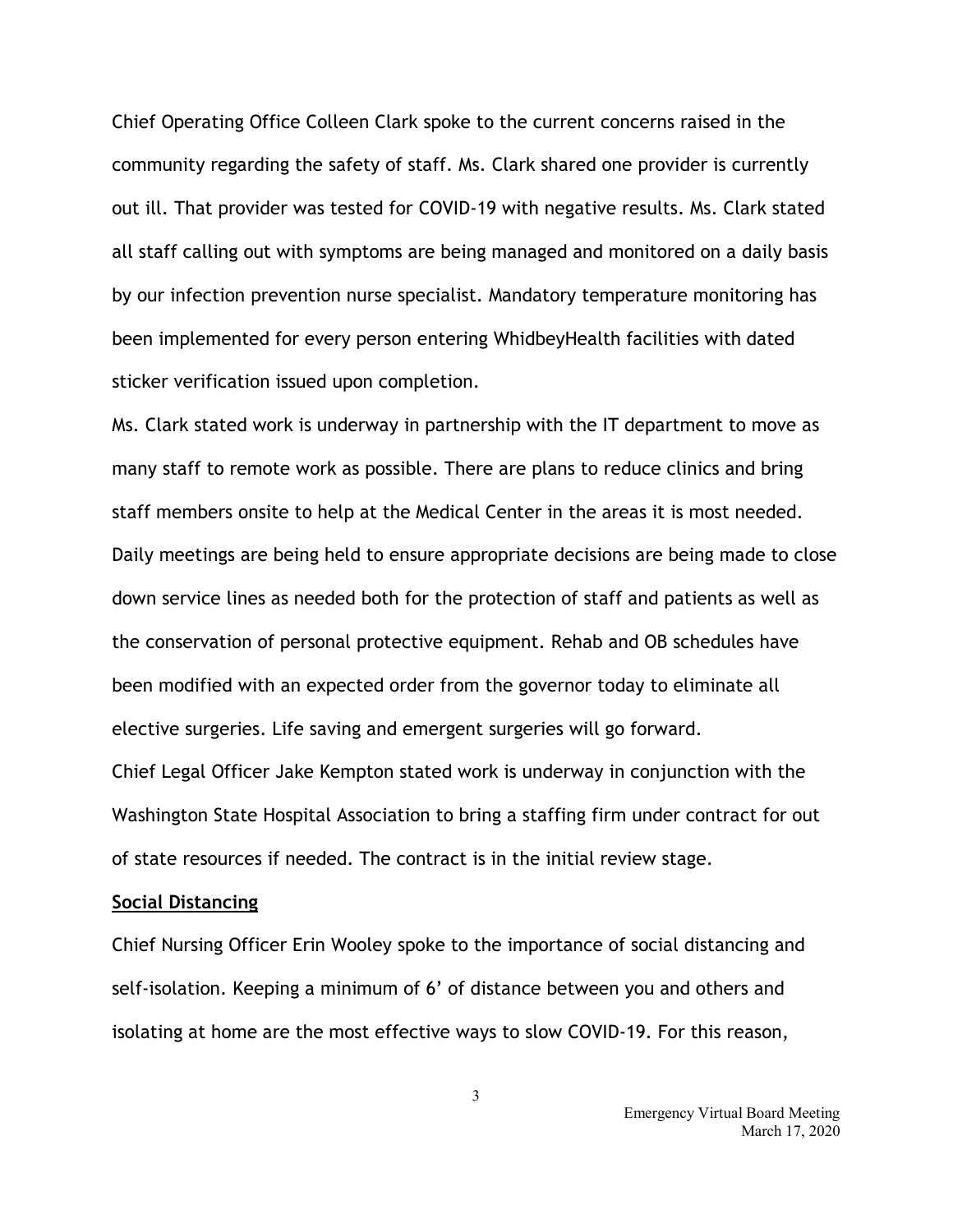visitors to the Medical Center have been eliminated with a few exceptions. Patients are encouraged to use technology to video chat with technology resources provided to those that need them. All visitors are being screened for respiratory illness, fever and other symptoms prior to entering the facility.

#### **Partnerships**

Chief Executive Officer Ron Telles stated the leadership team at WhidbeyHealth is keeping in close contact with WSHA as well as leadership at other healthcare systems in our region. Mr. Telles stated the financial impact of COVID-19 has been concerning. With 15-18 days cash on hand, a reduction in service lines and 24 hour expenditures for more clinical staff; the hospital is in need of government support. Mr. Telles urged community members to contact our local congressmen and governor to encourage support of WhidbeyHealth. Mr. Telles shared he is currently meeting three days per week by phone with executives from Skagit Regional Health, Peace Health and Providence to ensure we are working together with staffing and supplies as possible. Data is being shared between organizations to ensure access to robust data regarding what is happening in our region.

#### **Community Impact**

CNO Erin Wooley stated there are currently 7 confirmed COVID-19 cases in Island County as of this morning. It is anticipated this number will significantly increase as sampling and testing ability continue. Ms. Wooley reiterated the safest thing to do at this time is to stay home. For patients who test positive, symptoms including shortness of breath or trouble breathing should result in a visit to the emergency department.

4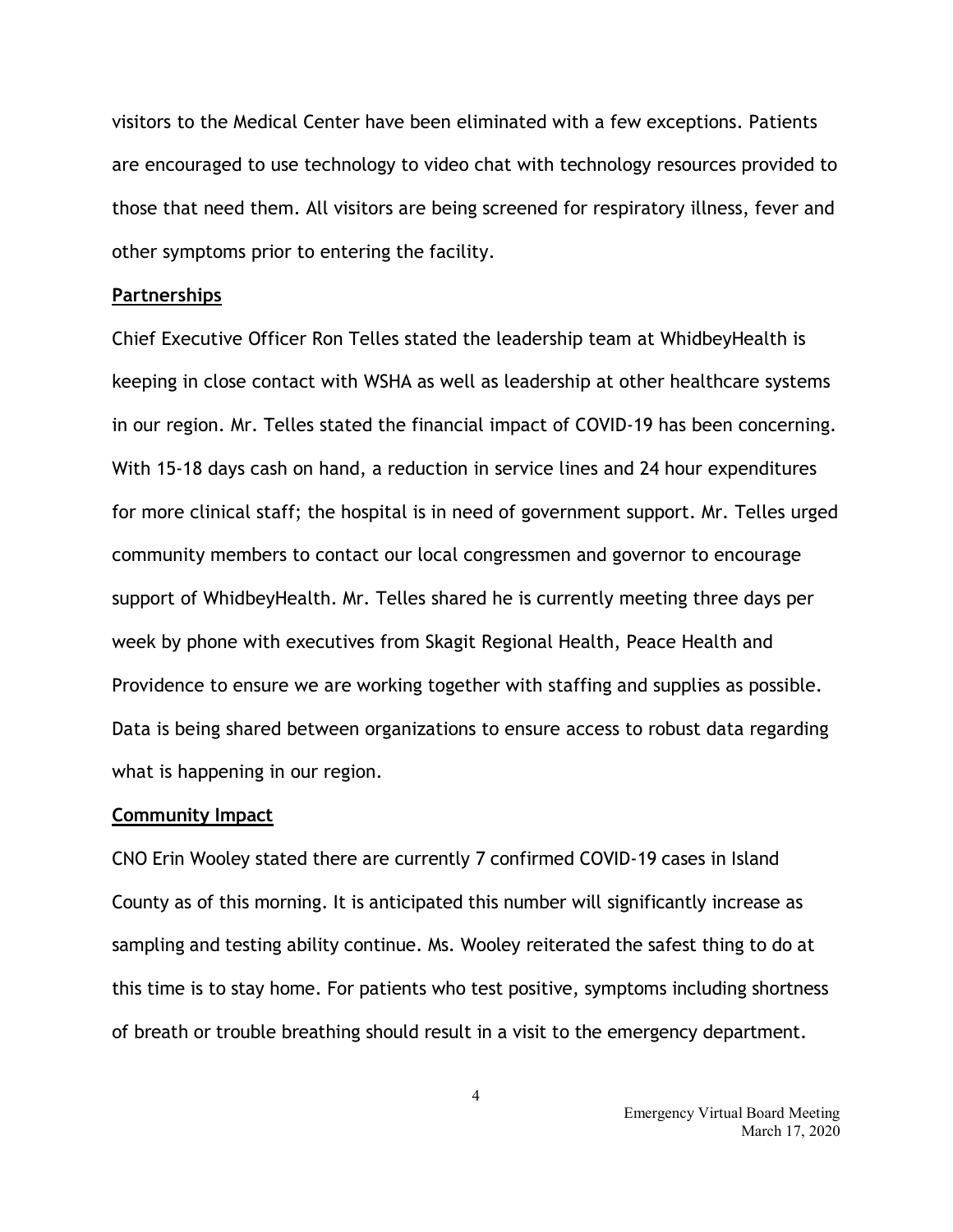Otherwise patients are encouraged to stay home, drink plenty of liquids and rest to recover.

Ms. Wooley thanked the school districts and Boys and Girls Club who have worked together to provide child care for first responders and health care workers. This has been critical in allowing operations to continue.

# **Adjournment**

There being no further business the board meeting adjourned at

10:34am.

\_\_\_\_\_\_\_\_\_\_\_\_\_\_\_\_\_\_\_\_\_\_\_\_\_\_\_\_\_\_\_\_\_\_\_\_\_\_\_\_\_\_\_\_\_\_ President of the Commission

Secretary of the Commission

\_\_\_\_\_\_\_\_\_\_\_\_\_\_\_\_\_\_\_\_\_\_\_\_\_\_\_\_\_\_\_\_\_\_\_\_\_\_\_\_\_\_\_\_\_\_ Commissioner

\_\_\_\_\_\_\_\_\_\_\_\_\_\_\_\_\_\_\_\_\_\_\_\_\_\_\_\_\_\_\_\_\_\_\_\_\_\_\_\_\_\_\_\_\_\_

\_\_\_\_\_\_\_\_\_\_\_\_\_\_\_\_\_\_\_\_\_\_\_\_\_\_\_\_\_\_\_\_\_\_\_\_\_\_\_\_\_\_\_\_\_\_ Commissioner

\_\_\_\_\_\_\_\_\_\_\_\_\_\_\_\_\_\_\_\_\_\_\_\_\_\_\_\_\_\_\_\_\_\_\_\_\_\_\_\_\_\_\_\_\_\_